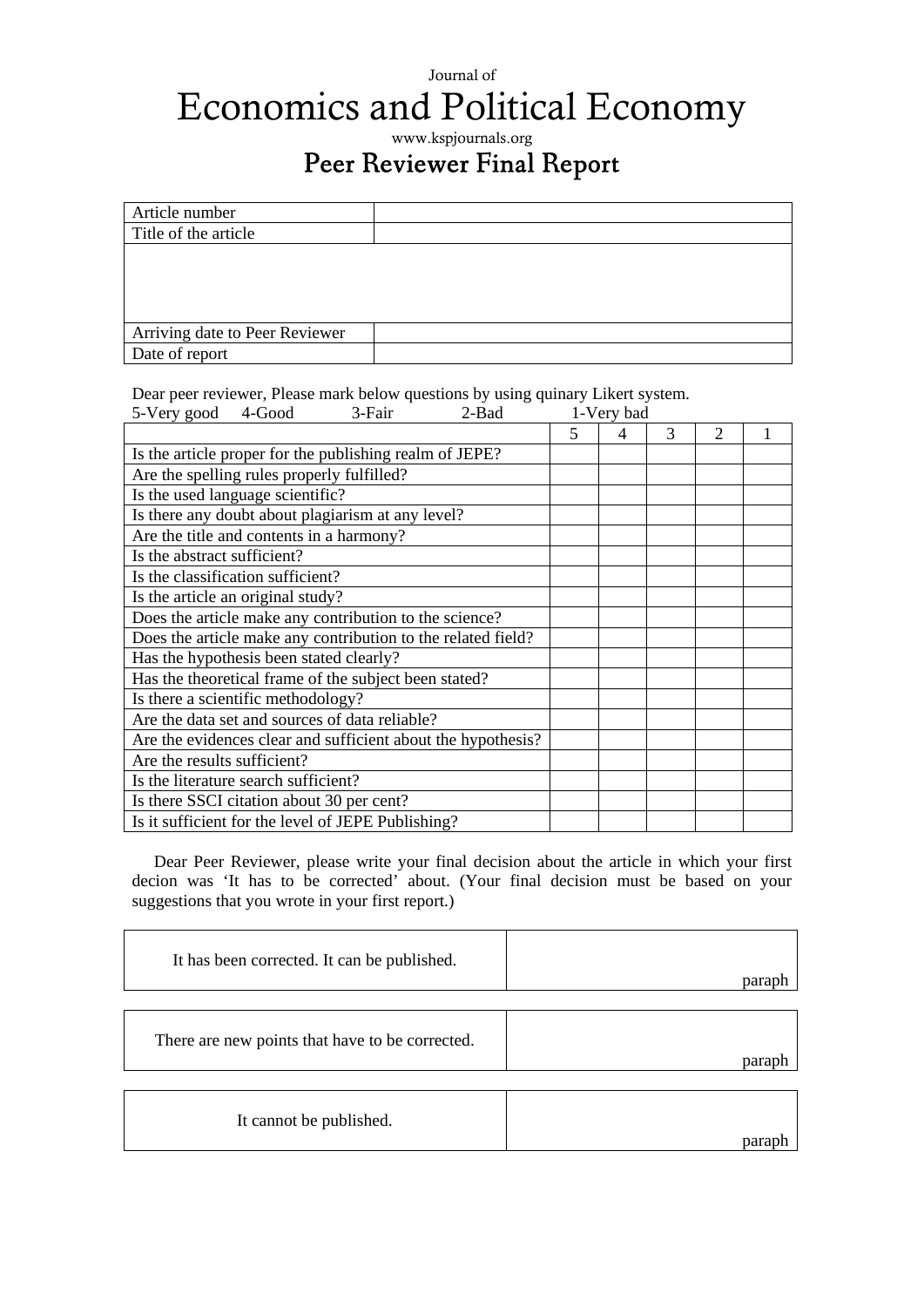## Journal of Economics and Political Economy

www.kspjournals.org

If you decided to the article "can not be published" or "has new points that have to be corrected", please write your reasons.

After my first report and the points that I suggested for correction, with my second report I decided to the article CAN NOT BE PUBLISHED/CAN BE PUBLISHED AFTER NEW CORRECTIONS. Because: